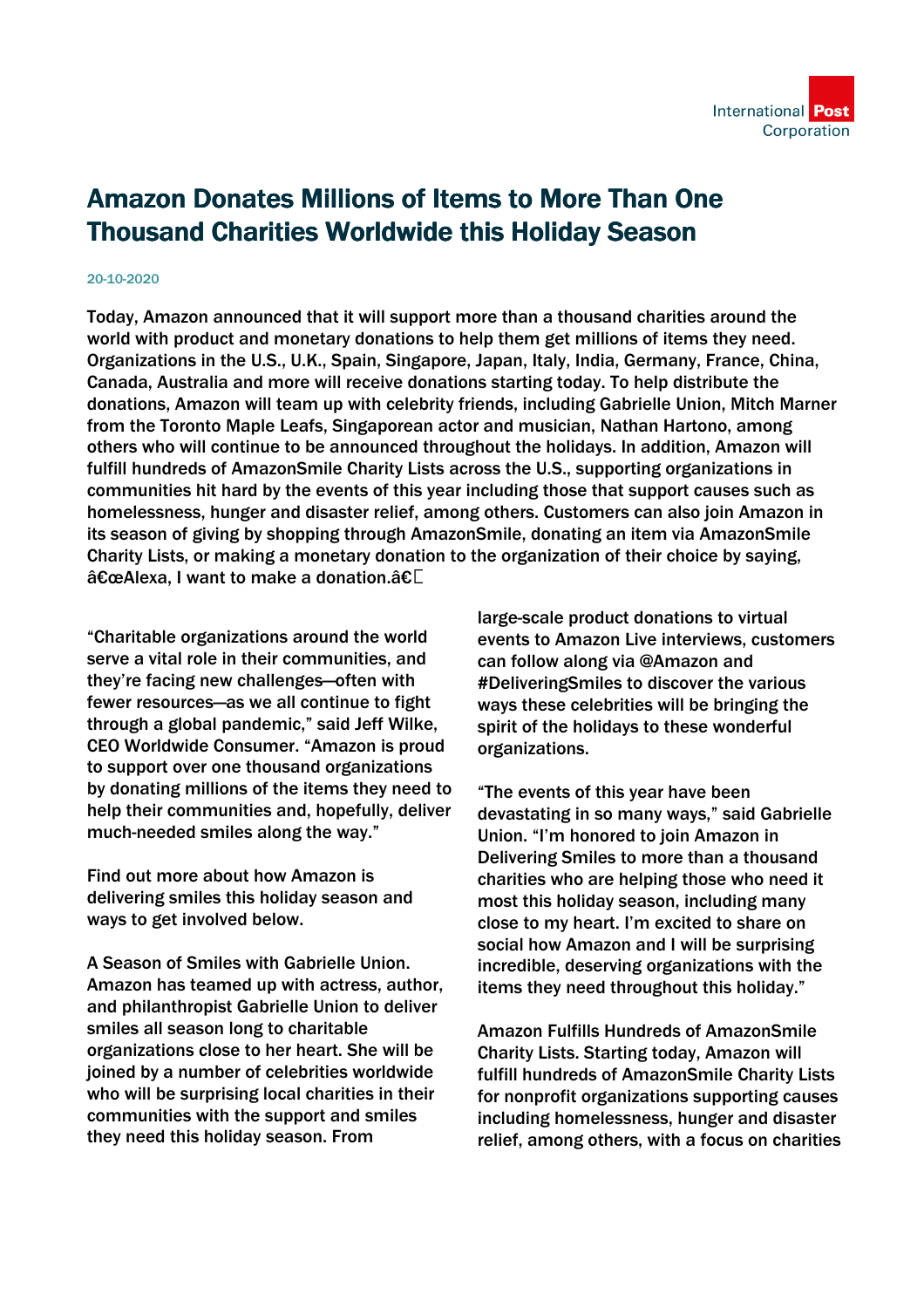

serving communities that have been hit hard in 2020. Recipients include organizations such as Covenant House, which will be receiving hundreds of warm clothing and bedding items to provide youth overcoming homelessness with a safe, warm place to sleep, and Second Harvest Food Bank of Middle Tennessee, which will receive shelf stable pantry items to help feed hundreds of families. Also among the list of charities to receive donations are the organizations featured in the new unscripted global Amazon Original series, The Pack, hosted by gold medalist Lindsey Vonn, and her canine co-host Lucy that celebrates the bond between dogs and their human companions. Donations—including food and pantry items, blankets, sheets, toys, educational items for kids, socks, outerwear and other apparel items, as well as monetary donations to put towards the purchase of these items—will provide organizations with the essential items they requested on their Charity Lists, to help deliver smiles to communities across the U.S.

Helping Customers Give Back While They Shop. It's easy for customers to give back this holiday season on Amazon.com. While shopping for holiday supplies and gifts for family and friends, customers can support their favorite charitable organization by shopping AmazonSmile via the Amazon app on iPhones and Android phones, or by starting at smile.amazon.com on a web browser. AmazonSmile has the same low prices and convenient shopping experience customers have come to expect from Amazon, with the added bonus that Amazon will donate a portion of the purchase price to a charity of your choice. AmazonSmile has donated more than \$215 million globally to hundreds of thousands of charitable organizations—from global humanitarian efforts and animal welfare groups, to school PTAs, hospitals, and more. In addition, customers can directly donate items to charitable organizations

through AmazonSmile Charity Lists, where nonprofits create wish lists of the products they need most. Visit smile.amazon.com/charitylists to learn more and to donate essential items to charitable organizations across the U.S.

"Alexa, donate to Toys for Tots." Looking to make a difference for a child this holiday season? Amazon is giving customers an easy way to donate to a child in need: just say. "Alexa, donate to Toys for Tots." Plus, Amazon will match all toy donations with a toy for toy match. Customers can choose to donate money or a toy to the organization. If customers choose to donate a toy, Alexa will offer a reasonably priced item appropriate for kids from the Toys for Tots wish list. After a customer confirms the order, Amazon ships directly to Toys for Tots. Customers can donate now through January 11, 2021. For more information, visit amazon.com/toysfortotsdonate. With Alexa, it's also easy for customers to help other charities. Simply say, "Alexa, I want to make a donation," and you can make a monetary donation to the organization of your choice.

support, visit pay.amazon.com/alexadonations.

For more information and charities to

Additional Ways Amazon is Giving Back to Communities. In addition to delivering smiles and donations, Amazon is supporting communities in a range of ways during the COVID-19 pandemic. The company has donated more than 13,000 laptops to students in need, distributed more than \$5 million worth of Amazon devices to help healthcare workers and nonprofits, delivered more than 7 million meals across 25 U.S. cities, launched free, virtual computer science resources for thousands of students, donated more than \$20 million to help accelerate COVID-19 research, donated \$10 million in critically needed PPE supplies, and more. To